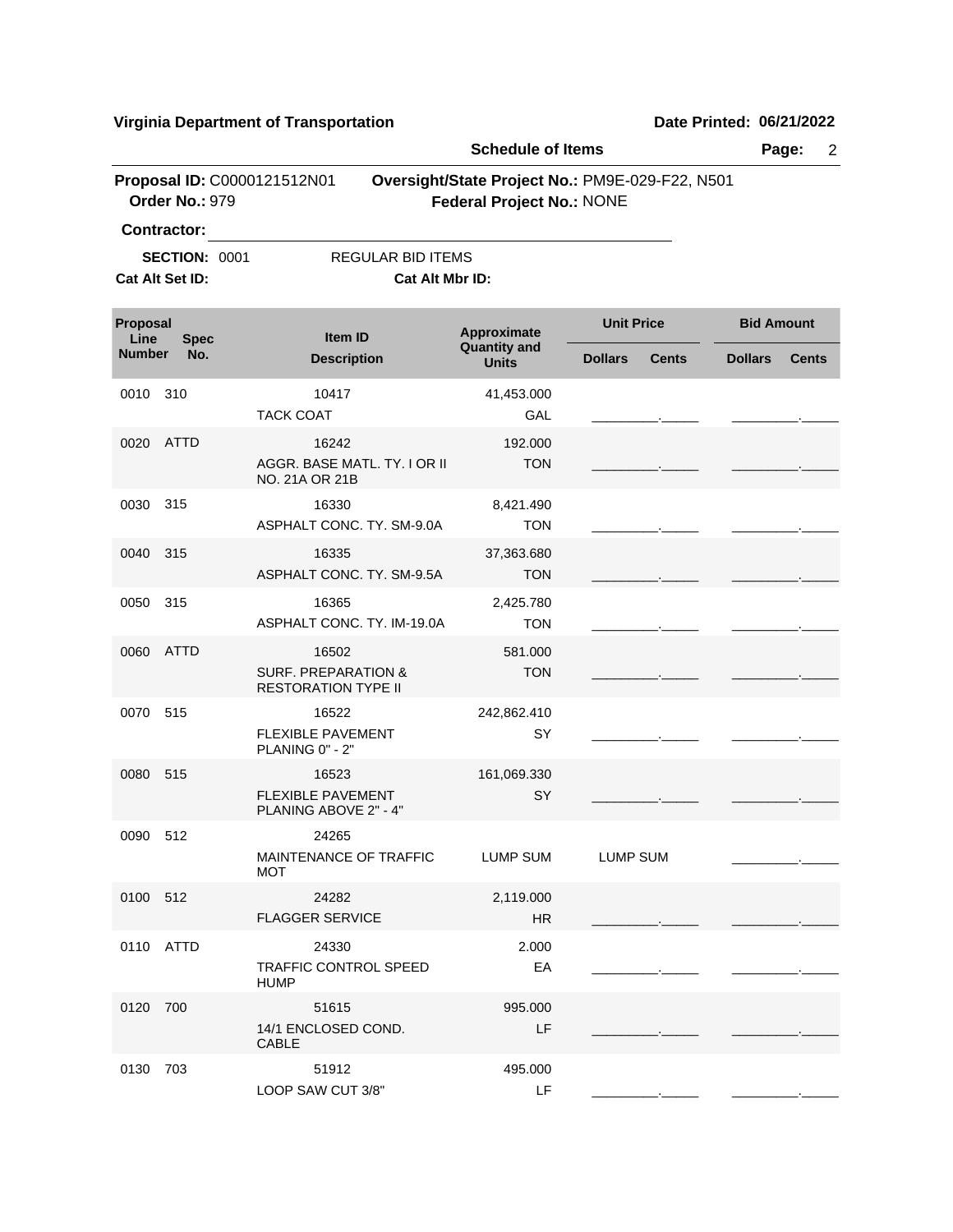**Virginia Department of Transportation Date Printed:** 06/21/2022

|                                         |                                                                     |                                                            | <b>Schedule of Items</b>                                                            |                   |              |                   | 3<br>Page:   |
|-----------------------------------------|---------------------------------------------------------------------|------------------------------------------------------------|-------------------------------------------------------------------------------------|-------------------|--------------|-------------------|--------------|
|                                         | Proposal ID: C0000121512N01<br>Order No.: 979<br><b>Contractor:</b> |                                                            | Oversight/State Project No.: PM9E-029-F22, N501<br><b>Federal Project No.: NONE</b> |                   |              |                   |              |
| <b>SECTION: 0001</b><br>Cat Alt Set ID: |                                                                     | <b>REGULAR BID ITEMS</b><br>Cat Alt Mbr ID:                |                                                                                     |                   |              |                   |              |
| Proposal<br>Line                        | <b>Spec</b>                                                         | Item ID                                                    | Approximate                                                                         | <b>Unit Price</b> |              | <b>Bid Amount</b> |              |
| <b>Number</b>                           | No.                                                                 | <b>Description</b>                                         | <b>Quantity and</b><br><b>Units</b>                                                 | <b>Dollars</b>    | <b>Cents</b> | <b>Dollars</b>    | <b>Cents</b> |
| 0140 703                                |                                                                     | 51913<br>LOOP SAWCUT 5/8"                                  | 113.000<br>LF                                                                       |                   |              |                   |              |
| 0150 704                                |                                                                     | 54032<br>TYPE B CLASS I PVMT LINE<br>MRKG 4"               | 34,530.000<br>LF                                                                    |                   |              |                   |              |
| 0160 704                                |                                                                     | 54034<br>TYPE B CLASS I PVMT LINE<br>MRKG 6"               | 301.000<br>LF                                                                       |                   |              |                   |              |
| 0170                                    | 704                                                                 | 54037<br>TYPE B CLASS I PVMT LINE<br>MRKG 8"               | 100.000<br>LF                                                                       |                   |              |                   |              |
| 0180                                    | - 704                                                               | 54042<br>TYPE B CLASS I PAVE. LINE<br><b>MARKING 24"</b>   | 778,000<br>LF                                                                       |                   |              |                   |              |
| 0190 512                                |                                                                     | 54428<br>TEMP. PVMT MRKG, TY. A, 4"                        | 34,230.000<br>LF                                                                    |                   |              |                   |              |
| 0200 512                                |                                                                     | 54430<br>TEMP. PVMT MRKG, TY. A, 6"                        | 145.000<br>LF                                                                       |                   |              |                   |              |
| 0210 512                                |                                                                     | 54440<br>TEMP. PVMT MRKG, TY. A, 24"                       | 558.000<br>LF                                                                       |                   |              |                   |              |
| 0220 512                                |                                                                     | 54457<br>TEMP. PVMT SYMBOL MRKG<br>SINGLE TURN ARROW TY. A | 1.000<br>EA                                                                         |                   |              |                   |              |
| 0230                                    | 704                                                                 | 54574<br>PVMT SYMB MRKG SGL<br>TURN ARROW TY B, CL I       | 3.000<br>EA                                                                         |                   |              |                   |              |
| 0240 700                                |                                                                     | 56022<br>1" METAL CONDUIT                                  | 13.000<br>LF                                                                        |                   |              |                   |              |
|                                         |                                                                     | Section: 0001                                              |                                                                                     | Total:            |              |                   |              |